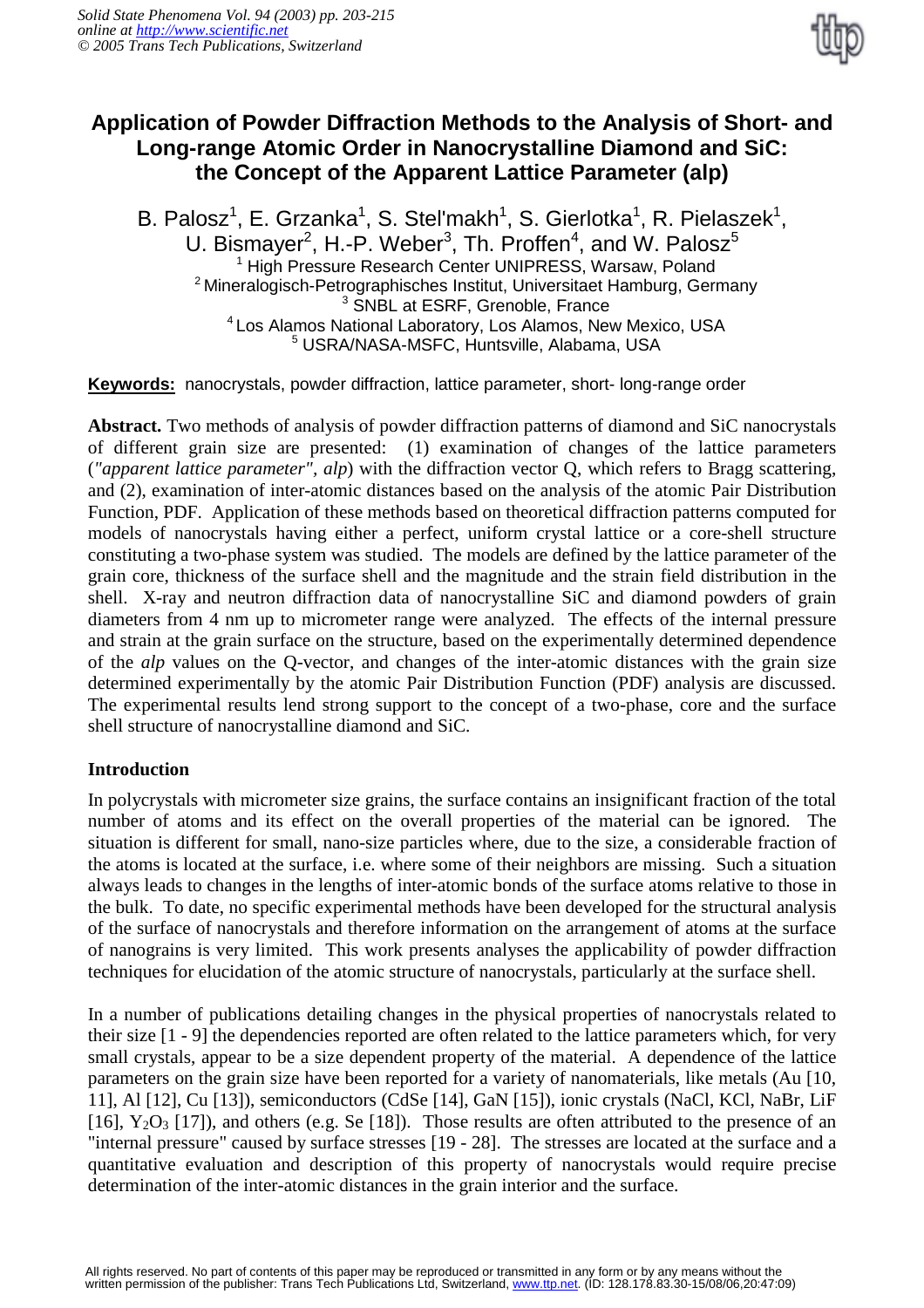A nanocrystalline sample constitutes a polycrystalline material, for which the appropriate technique for determination of the atomic structure is powder diffraction. Recently, with this technique, we showed that the structure of a nanocrystal is not uniform and can be approximated by a two-phase model in which the grain core and the shell have different structures and properties [29 - 31]. It is obvious that such a model cannot be adequately characterized by only one set of lattice parameters which is a sufficient description only for uniform crystal phases. Therefore, application of the lattice parameters concept to characterization of the structure of nanocrystals requires a special treatment. In this work we discuss inherent limitations of different methods of elaboration of experimental powder diffraction data. We use a simple, spherical core-shell model to describe the diffraction patterns and present the results on evaluation of the lattice parameters of nanocrystalline diamond and SiC based on this model.

## **Analysis of short- and long-range atomic order based on powder diffraction experiment**

The analysis of powder diffraction data is routinely performed using the concept of the unit cell and the Bragg equation. This approach assumes an unambiguous relation between the Bragg reflections of a given diffractogram through the quadratic equation. Among the procedures used for elaboration of powder diffraction data, the most common is based on the Rietveld program [32, 33]. Although possible in principle, it is impossible in practice, to derive information on the local atomic arrangements in nanocrystals using the Rietveld or similar programs. An alternate method for elaborating powder diffraction data, developed for materials with a short range order (like liquids and glasses) is the PDF analysis (known also as *rdf* - radial distribution function) leading to determination of the atomic Pair Distribution Function, G(r) [34 - 37]. Both methods are shown in Fig. 1.



Fig. 1 Alternate methods of elaboration (and interpretation) of a powder diffraction experiment.

*Note: A diffraction experiment provides information on the structure of the material, which is averaged over the whole sample volume illuminated by the beam. For that reason any quantitative*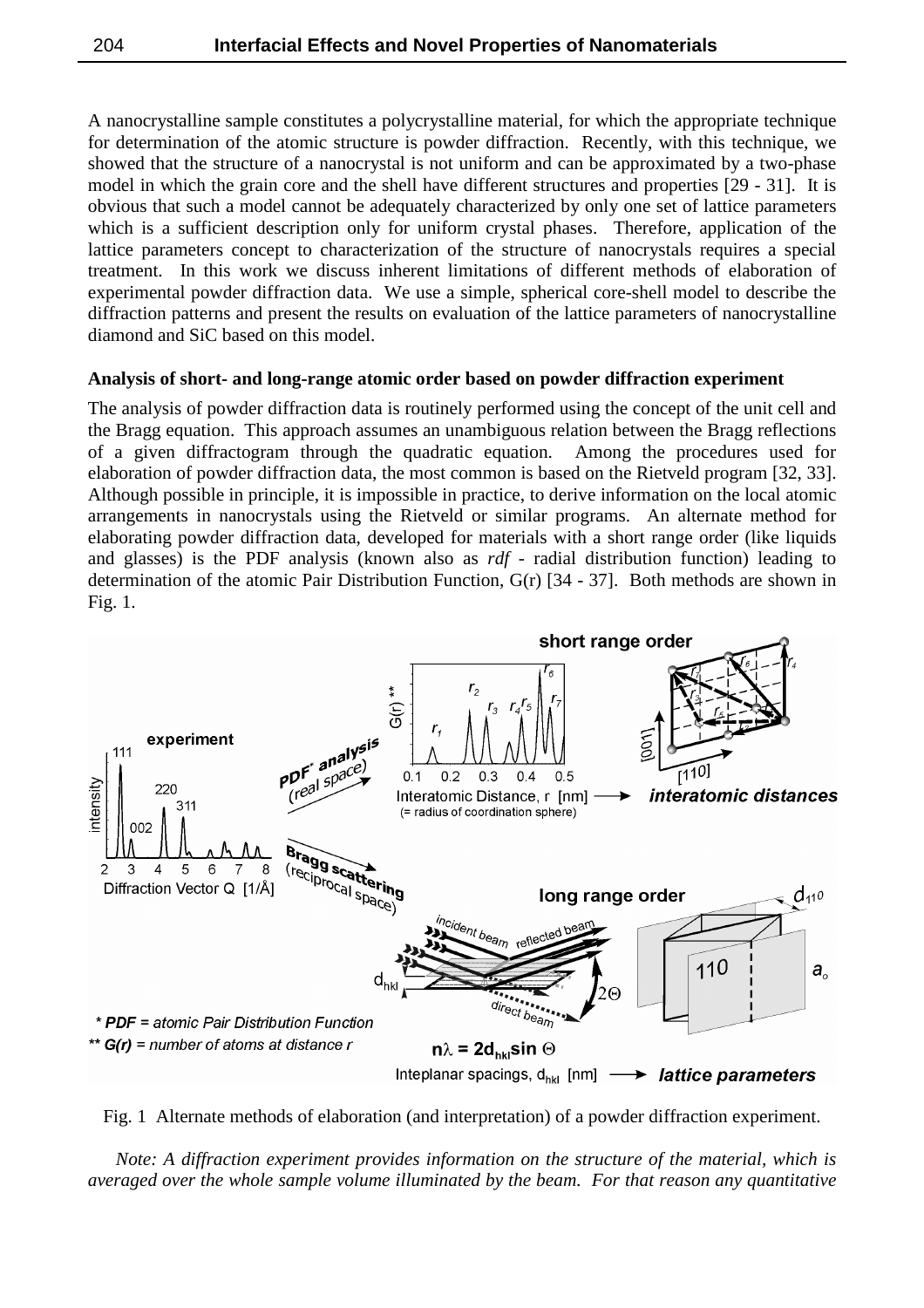*information derived from a diffraction experiment can give only an average value: the positions of the Bragg reflections are determined by the "average lattice parameter" (which averages atomic vibrations, strains, and other crystal imperfections); PDF analysis provides information on specific inter-atomic distances averaged over all corresponding atomic pairs in the sample.* 

### **Analysis of long-range atomic order in nanocrystals: application of the Bragg equation**

Nanocrystals, although very small, are, by definition, single crystals. As such, they belong to the class of materials with a long-range atomic order and thus, in principle, appropriate methods of elaboration of the diffraction data can be based on the Bragg-type scattering. For a perfect, infinite crystal the positions of all individual Bragg reflections are determined uniquely by the Bragg equation, thus the lattice parameters can be calculated from any set of individual reflections (for cubic structures it can be calculated even from a single reflection using the quadratic equation:  $1/d_{hkl} = (h^2 + k^2 + l^2)/a_o^2$ . However, in nano-size grains, the long-range order is limited by the size of the crystallite which may be smaller than the coherence length of the scattered beam. In this case the Bragg equation may not be applicable, since the positions of the Bragg reflections are not determined by the unit cell parameters alone but become strongly influenced by the grain size and shape. This effect is demonstrated in Fig. 2 which shows the lattice parameters (in terms of the ratio  $a/p/a<sub>o</sub>$ ) of the cubic unit cell of diamond, calculated from a single (111) reflection of the theoretical diffraction patterns which have been computed for models of a diamond nanocrystal with a perfect crystal lattice but, different shape and size. Note that in Fig. 2 we use the term "*alp"* (*apparent lattice parameter, c.f. next section*) instead of the lattice parameter *ao* since the latter, used to build the model, is not equal to the values calculated from the (111) reflection.



Fig. 2 Dependence of the  $a/p/a<sub>o</sub>$  ratio on the grain size calculated from (111) Bragg reflection of a diamond nanocrystal for different crystallite shapes.

Evaluation of powder patterns is done routinely using standard numerical procedures like the Rietveld method [32, 33]. We calculated the lattice parameters obtained with the DBWS-9807 Rietveld program from diffraction patterns calculated theoretically for spherical diamond nanocrystals of 3, 6, and 12 nm in diameter, c.f. refs. [30, 31]. Fig. 3a shows "as refined" lattice parameters for two different ranges of the diffraction vector Q: up to 6 and up to 16  $\AA$ <sup>-1</sup> (shown in Fig. 3b). Solid circles and solid lines in Fig. 3a show the values of the lattice parameters computed with the Rietveld program where refinement was done on the lattice parameter (*a*) only, all other sample and instrument parameters being fixed. Open circles and dashed lines additionally show the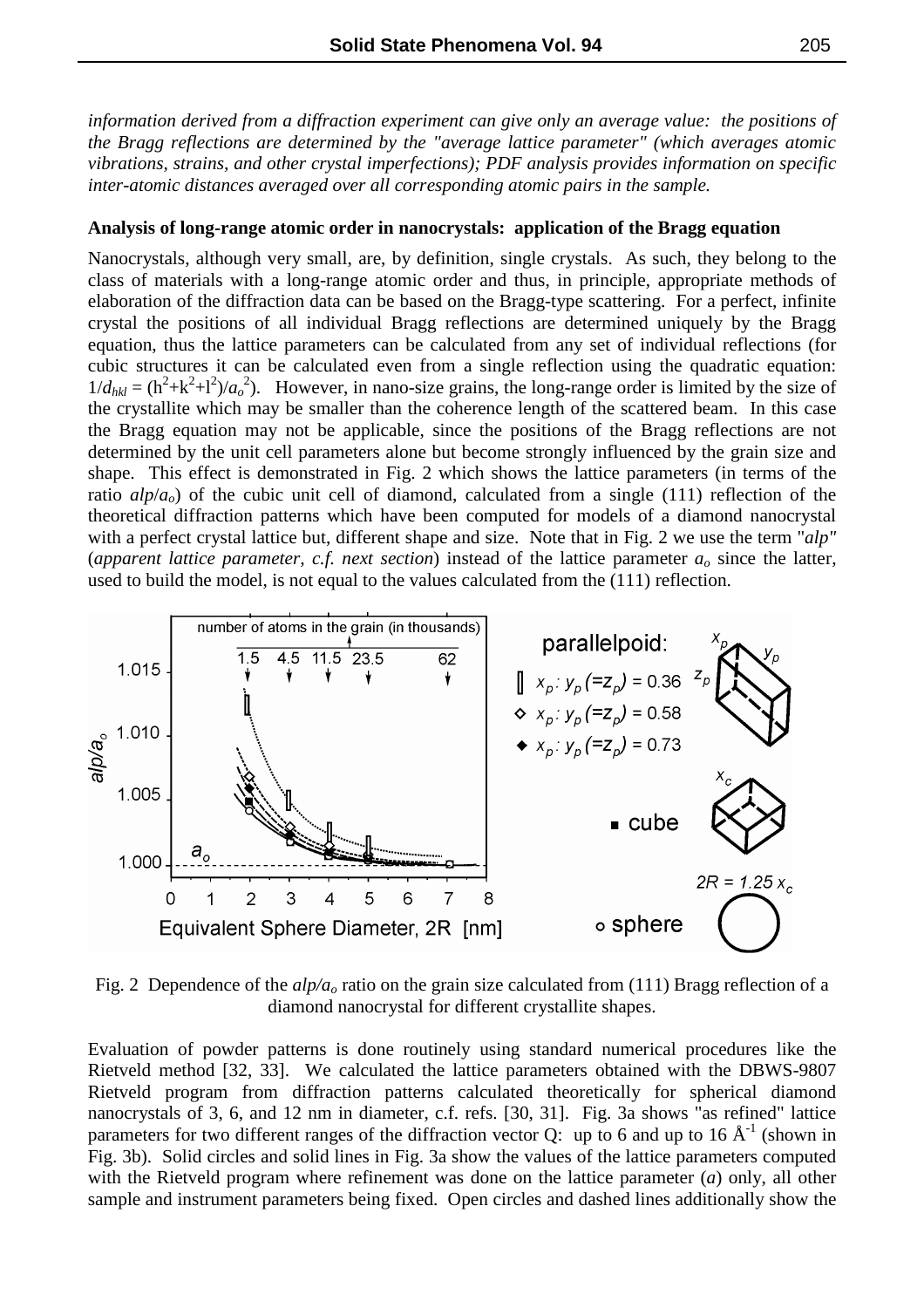results obtained with refinement of the 2 zero point parameter (zero shift, *zs*) [32, 33]. Note that the theoretical diffraction patterns that we used for Fig. 3 are equivalent to "perfect powder diffraction experiments" where all instrumental and structural parameters are uniquely defined. In a perfect experiment all sample and instrument parameters refined by the Rietveld program should always converge to their perfectly accurate values. The fact that the Rietveld program does not converge to the real instrument parameter  $z_s = 0$  and does not reproduce the input lattice parameter value of  $a_0$  = 3.5668 Å of our starting model means, that the assumptions made for the refinement procedure are not met. The differences between the lattice parameters shown in Fig. 3a stem from the fact that the positions of the individual Bragg reflections are not constrained by the quadratic equation. In other words, the Bragg approximation does not apply to very small crystals. The difference between the real (model) value  $a<sub>o</sub>$  and that calculated by the Rietveld program, (1), decreases with an increase in the grain size, and (2), is smaller if calculated for Bragg reflections of larger Q. The above dependencies disqualify the Rietveld program as a tool for direct determination of the lattice parameters of very small, nano-size crystals. The results of Fig. 3a show, that while the term "lattice parameter" has a unique meaning when applied to description of a perfect crystal lattice, it is not a constant in the Bragg equation when used for description of a diffraction pattern of very small crystals. In other words, lattice parameter is not a uniquely defined parameter for powder diffractograms of very small grain materials.



Fig. 3 (a) Effect of the grain size on the lattice parameters for two ranges of the Q vector, calculated with the Rietveld program for diamond nanocrystals; (b) corresponding Q-ranges.

#### **The meaning of the lattice parameter in a perfect crystal lattice of very small crystals**

Recently we proposed a methodology for analysis of powder diffraction data of nanocrystals based on calculations of the lattice parameter values from individual (or a group of) Bragg reflections [29 - 31]. We call such calculated quantities, which are linked to the Q-values of the corresponding reflections, the "apparent lattice parameters", *alp'*s (Fig. 3a). Diffraction patterns of simple structures have well separated individual reflections, thus their *alp* values can be calculated for each individual peak, c.f. Fig. 2. For more complex structures the individual peaks overlap and, therefore, the *alp* values need to be calculated using the Rietveld program for groups of peaks in selected Q-ranges. The dependence of the *alp*/*ao* ratio on Q determined from theoretical diffraction patterns of diamond and SiC, for different grain sizes, is shown in Figs. 4a and 4b, respectively. (*Note: The dependence of* alp *values on Q-vector is a discreet relation. However, to emphasize the general trend, we connected respective individual* alp *values with arbitrary curves*). A dependence of *alp* values on the Q vector seems to be too complex to be described by a simple analytical function. An adequate analytical function would have to account for a dependence of *alp* on the grain shape and size (Figs. 2 and 3, respectively) and should account for the specific atomic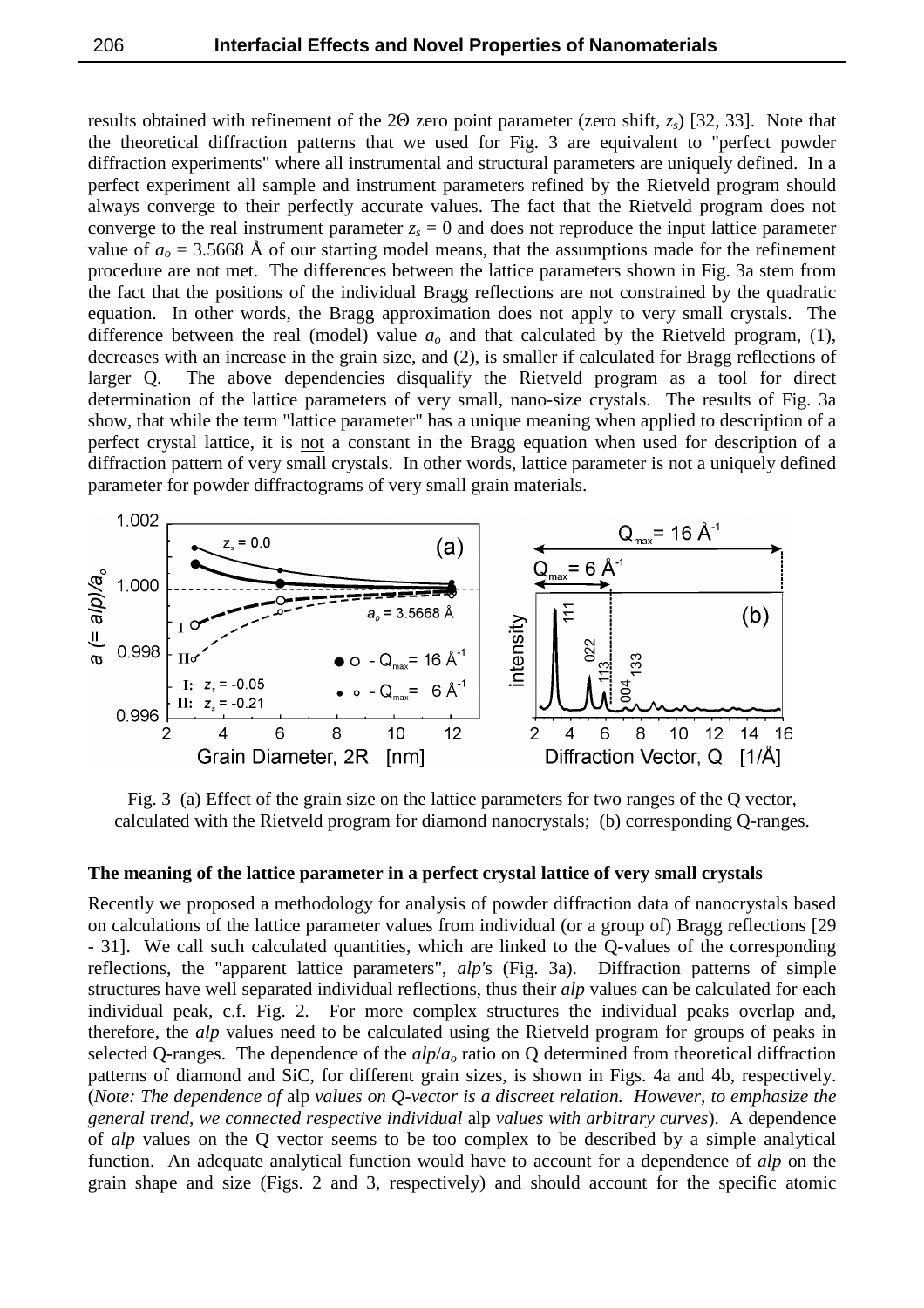structure of the material [38]. Such an analytical function, if existing at all, would be very complex. Evaluation of the crystal structure in this work is based on a comparison of the experimental and theoretical *alp*-Q relations.



Fig. 4 Dependence of the  $\frac{a}{a}$  ratio on the diffraction vector Q for spherical grains of different size. (a), diamond; (b), SiC.

## **Application of the apparent lattice parameter for description of the atomic structure of nanocrystals with non-uniform, core-shell structure**

As discussed above, determination of the lattice parameters for very small crystals based on diffraction data is difficult. The problem becomes even more complex when internal strains and stresses are present in the crystal, in particular when they concentrate in the surface shell of the grains. In a diffraction experiment it is practically impossible to separate the signals from the grain core and those from the surface layer: the beam scattered by the core atoms interferes with that from the surface atoms. To evaluate the nanocrystal surface structure we applied the *alp* concept, presented above for a relaxed crystal lattice, to a two-phase, core-shell model of nanocrystals.

Following the general concept of surface tension, the surfaces of a single crystal are in a state of tension (its magnitude specific for each face) which subjects the interior of the crystal to stresses. As a result, the developed stresses may be expected to lead to an internal pressure that manifests itself by a compression or expansion of the crystal lattice [39]. This effect can, in principle, be measured experimentally from the change of the lattice parameters. However, in literature the changes observed were attributed to the whole crystal volume. This is a very rough, and in fact unacceptable, simplification since nanocrystals are composed of a core and a surface shell that have somewhat different structures. In our investigation we began with an assumption of a two-phase structure of nanocrystals (see the model in Fig. 5). We used a simple model of a spherically shaped nanocrystal with a grain core of radius R<sub>o</sub> having a uniform crystallographic structure unambiguously characterized by the lattice parameter *ao*. We assumed that the atomic structure of the surface layer (of width *so*) is correlated with the parent structure of the grain such that it is basically the structure of the core but centro-symmetrically deformed. To describe the model we introduce the parameter  $a<sub>s</sub>$  which corresponds to the lattice parameter  $a$  at the outmost atomic layer of the particle. Without compression the width of the surface layer would be *so*. The actual values of the inter-atomic distances within the surface shell are expressed as a function of the distance *r* from the particle center and vary between  $a_o$  in the grain core (at distances  $r \le R_o$ ) and  $a_s = a_o + \Delta a$ (for  $r = R_0$ ). The ratio  $\Delta a/a_0$  is quantifying the surface strain.

Fig. 5 presents theoretical *alp/ao*-Q plots determined from diffraction patterns of simple models of nanocrystals of diamond and SiC with a uniform compression of the surface shell lattice. These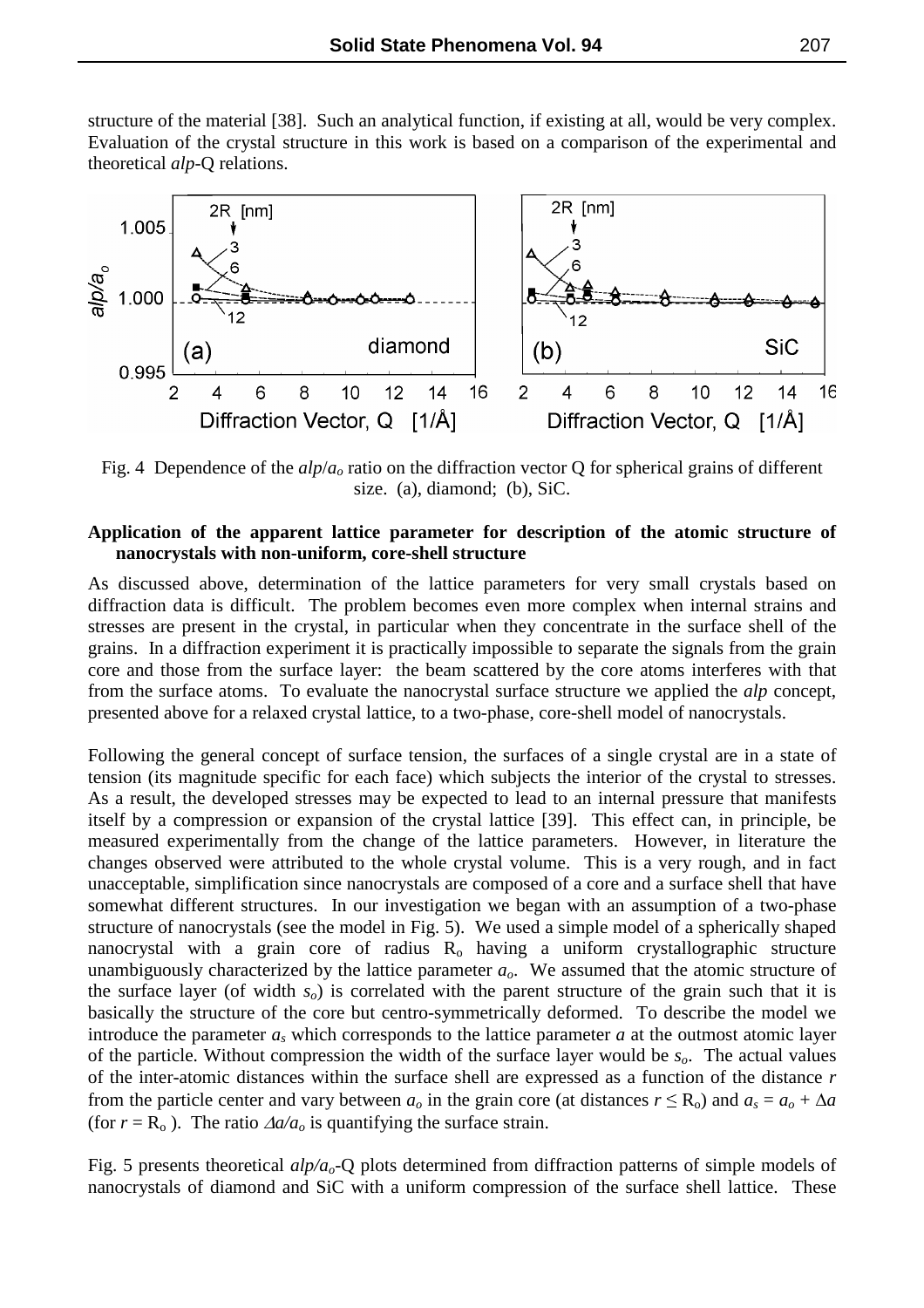*alp*-Q plots were calculated for 5 nm diameter crystallites with the surface shell 0.7 nm in thickness and all inter-atomic distances within the shell compressed uniformly with  $\Delta a/a<sub>o</sub> = -5%$ . The *alp* values were calculated by refinement of the *alp* values for selected Q-ranges. Figure 5 shows that, for a model with compressed surface layer, the calculated *alp* values are lower than those of the relaxed lattice in the whole Q-range, the decrease being larger for greater strains. There is a distinct difference between Figs. 4 and 5. For a relaxed lattice the largest *alp* value is for the smallest Q and decreases gradually approaching the real value at very large Q (Fig. 4). For a strained lattice (Fig. 5) the *alp/ao*-Q relation shows a complex dependence with some characteristic minima and maxima. This feature is obviously related to the presence of a two-phase system, and can be used for identification and evaluation of the surface structure as discussed below*. (Note that presence of homogenous strain in the sample volume, corresponding to the simple concept of internal pressure, would lead to a change of all* alp *values by the same amount without changing the shape of the dependence of* alp *on Q).* 



Fig. 5 Effect of stress in the surface shell on *alp* values calculated for different Q ranges for diamond and SiC nanocrystals.

## **Experiment: analysis of Bragg-type scattering**

We examined four diamond and four SiC polycrystalline powders, each having a different (average) grain diameter. The powder diffraction experiments were performed using both synchrotron and neutron sources and collecting the data in a large Q-range. We used Stations ID11 at ESRF and BW5 at HASYLAB (wavelength 0.1 - 0.2 Å), and SNBL Station at ESRF (wavelength 0.5 - 0.7 Å) approaching  $Q_{\text{max}} = 10 - 15 \text{ Å}^{-1}$ . For each X-ray diffraction experiment the specific *alp* values were determined with reference to Si microcrystalline powder used as a standard and measured in the same experimental set-up before and after the sample scan. Neutron diffraction measurements were done using the HIPD diffractometer at LANSCE in Los Alamos National Laboratory, in the diffraction vector range approaching  $Q_{max} = 26 \text{ Å}^{-1}$ .

Fig. 6 shows experimental *alp*/*ao*-Q plots determined with the Rietveld method from the neutron diffraction patterns obtained for diamond and SiC nanocrystals of different size (similar plots were obtained from synchrotron diffraction data). Specific *alp* values strongly depend on the diameter of the nanocrystallites, with similar tendencies observed for both diamond and SiC samples: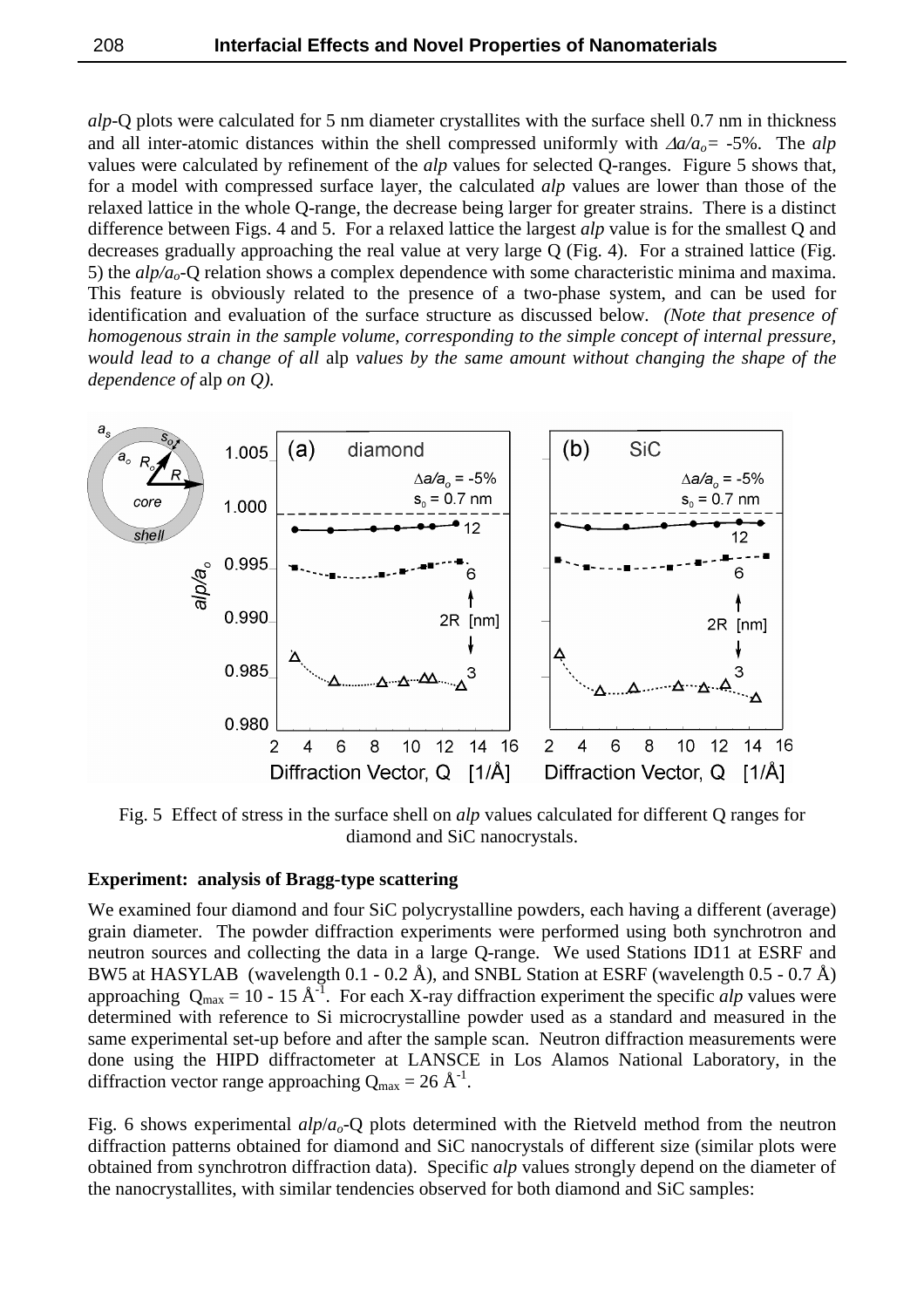*Diamond (Fig. 6a)*: The *alp* (*alp/ao*) values determined for the microcrystalline sample are close to the value of the lattice parameter *ao* of a perfect diamond crystal. The *alp*'s of nanocrystalline powders show characteristic minima and maxima, similar to those calculated theoretically for coreshell models (Fig. 5a). The deviation from *ao* increases with a decrease in the grain size. The sample with 12 nm diameter grains does not match this scheme: this specific sample is very different from the other ones, since it consists of diamond crystallites with average diameter of 12 nm but strongly bonded together (sintered) and existing in 1 - 2 micron size agglomerates. As a result, the sample contains many grain boundaries between individual crystallites instead of free surfaces, while other powders consist of individual crystallites with large free surface (where surface stresses are located). That underlines the importance of surface environment for the actual structure of nanocrystals, c.f. [31].

*SiC (Fig. 6b)*: The dependence of *alp* on Q is similar to that observed for diamond nanocrystals (Fig. 6a). However, the minima are shallower and their positions are slightly different to those observed in diamond. The character of the experimental *alp/ao*-Q results is consistent with those calculated theoretically and shown in Fig. 5: there is a maximum of *alp* observed at the smallest Q followed by a minimum occurring within the range  $5 \text{ Å}^{-1} < Q < 8 \text{ Å}^{-1}$ , and the next maximum at about  $Q = 10 \text{ Å}^{-1}$  for diamond and at larger Q for SiC. A presence of minima and maxima on the  $a/p/a<sub>o</sub>$ -Q plots is clear evidence of strain present in the crystallites, c.f. Figs. 4 and 5. The span between the minimum and maximum *alp* values is obviously different for diamond than SiC, the difference apparently being due to different surface strains in the materials.

A comparison of the experimental (Fig. 6) and theoretical (Fig. 5)  $a\frac{dv}{a_0}$ -O relations proves very clearly that the surface of the grains is under stress, and the surface shell lattice is compressed relative to the grain core (for both SiC and diamond powders). The *alp* values obtained from the experiment, Fig. 6, are larger than those expected based on our model calculations (Fig. 5) for both diamond and SiC. To achieve the right match between the experimental and modeling results, the lattice parameter of the core in the model has to be larger than the value *ao* of the relaxed lattice. That indicates that the compression of the surface shell lattice is accompanied by a simultaneous expansion of the lattice of the core**.** 



Fig. 6 Experimentally determined dependence of the  $a/p/a<sub>o</sub>$  ratio on the diffraction vector Q for different size grains. (a), diamond; (b), SiC.

#### **Determination of short-range atomic order in nanocrystals: PDF analysis**

**Calculations.** Analysis of the *alp/ao*-Q plots presented above refers to the unit cell that represents three-dimensional ordering of atoms in the crystal. This kind of analysis does not provide direct information on the specific atomic positions in the lattice. In general, a number of different arrangements of atoms corresponding to a given lattice parameter exist. Therefore complete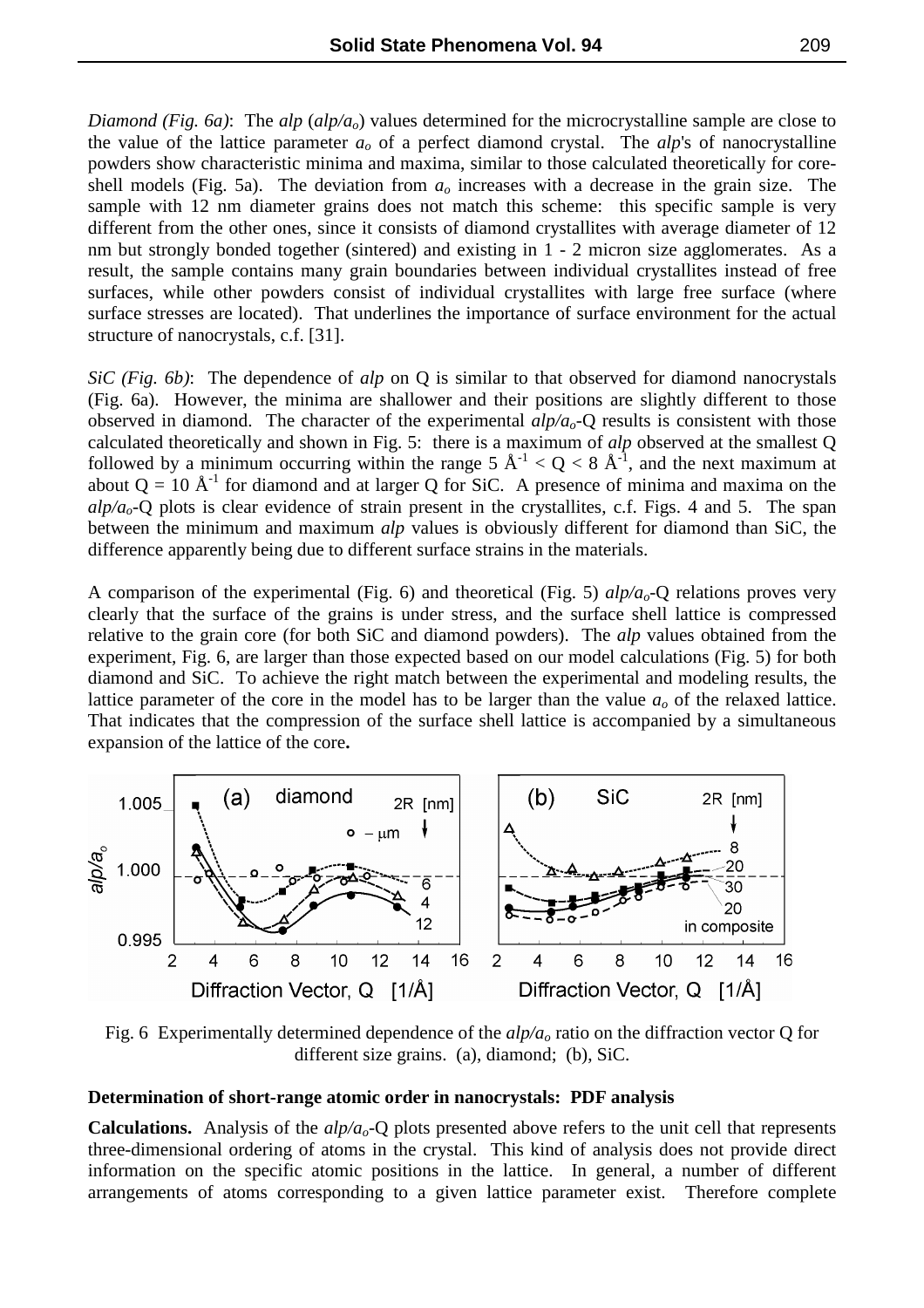information on the crystal structure should contain (in addition to the unit cell and its lattice parameters describing the long-range order) the positions of the atoms in the cell (which describe the short-range atomic order, c.f. Fig. 1).

In this work we present an analysis of changes of the first seven shortest inter-atomic distances in diamond and SiC nanocrystals with change in the crystallite size. Figure 7a shows the arrangement of atoms in (110) plane of the diamond lattice. A perfect diamond-type cubic lattice is combined of two face-centered (F-type) sub-lattices shifted relative to each other by the lattice vector [¼, ¼, ¼]; in diamond the entire lattice is made of carbon, in SiC one sub-lattice is made of carbon, the other of Si atoms. Fig. 7a shows also the seven inter-atomic distances in the lattice. Fig. 7b shows the corresponding atomic Pair Distribution Function, G(r), of the diamond lattice. (Note: in the theoretical calculations we accounted for thermal motion of the atoms assuming the amplitude of isotropic, harmonic oscillations of 0.1 Å. A presence of thermal motion, implemented in the models as a positional static disorder of all atoms, leads to broadening of the lines on the G(r) plots and makes the theoretical plots more compatible with those obtained experimentally, c.f. Fig. 9).



Fig. 7 The seven shortest inter-atomic distances, *r1 - r7*, in a diamond-type lattice. (a), (110) atomic plane of the cubic unit cell; (b), the corresponding atomic Pair Distribution Function, G(r). The second sub-lattice is drawn with dashed lines.

## **Relations between the lattice parameter and inter--atomic distances in the lattice**

Fig. 7 shows that there is a close relationship between the lattice parameter of the crystal lattice and inter-atomic distances within individual sub-lattices. The even inter-atomic distances, *r2, r4,* and *r<sup>6</sup>* correspond to inter-atomic distances within the same sub-lattice (Si-Si and/or C-C bonds). In a diamond-type cubic lattice the inter-atomic distance *r4* should be equivalent to the lattice parameter *a* of the cubic cell. Of the first seven inter-atomic distances the odd distances, *r1, r3, r5,* and *r<sup>7</sup>* correspond to the inter-atomic distances between atoms belonging to separate sub-lattices (Si-C bonds in SiC lattice). The relative shift between individual sub-lattices has no direct effect on the (overall) lattice parameter of the unit cell, therefore no direct relation between inter-atomic distances across different sub-lattices and the lattice parameter exists.

As discussed above, presence of strain in the surface shell leads to some characteristic changes in the shape of the *alp/ao*-Q plots relative to a relaxed lattice (c.f. Figs. 4 and 5) which can be used for identification and further evaluation of the surface stresses. A presence of surface strains is also reflected by changes of inter-atomic distances and corresponding changes to the G(r) functions. Fig. 8 shows G(r) of a relaxed diamond lattice and those calculated for a model of 6 nm diameter diamond crystals with 0.7 nm thick surface shell and the shell inter-atomic distances compressed by 3 and 5% relative to the bulk. Obviously the presence of strain in the surface shell leads to shifts of individual peaks on the G(r) plot, a different and non-proportional shift for each atomic pair.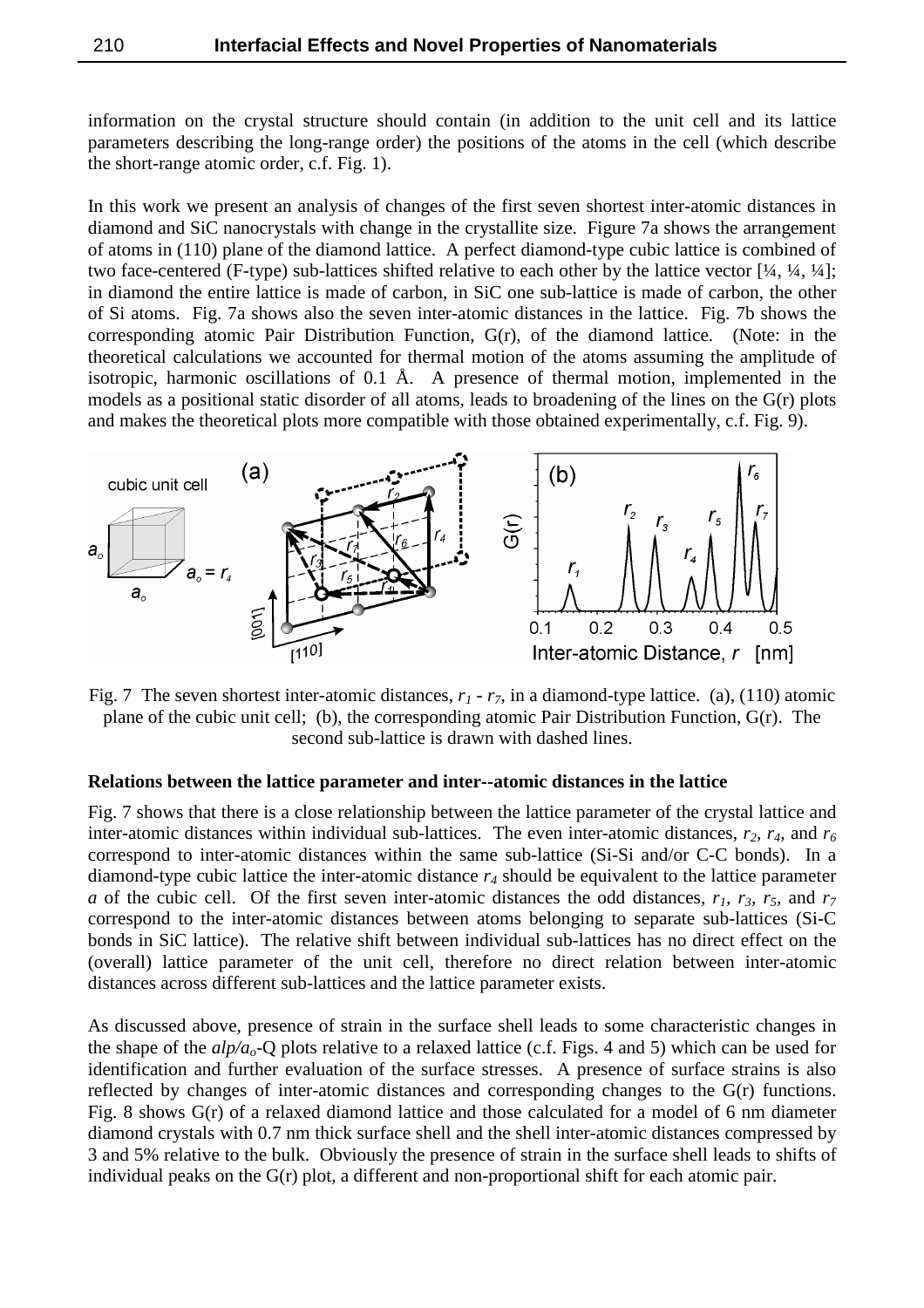

Fig. 8 Inter-atomic distance function,  $G(r)$ , calculated for 6 nm diameter diamond nanocrystal relaxed and with a 0.7 nm thick surface shell compressed by 3 and 5%.

taking the positions of the peak maxima. For a reference, the theoretical G(r) function calculated for a perfect relaxed diamond lattice is also shown.



Fig. 9  $G(r)$  functions determined experimentally for diamond powders of different grain size.

in SiC: all distances increase.

Between adjacent sub-lattices:

**Experiment.** We performed PDF analysis of powder diffractograms of diamond and SiC samples applying the same data that were used to obtain the  $alp/a<sub>o</sub>$ -Q plots shown in Figs. 6. The neutron diffraction patterns were collected in the O-range up to 30  $\AA$ <sup>-1</sup> and above. The useful part of the patterns used for PDF analysis was up to  $Q = 26 \text{ Å}^{-1}$ . The analysis was made using the PDFgetN program of Peterson et al. [40].

Fig. 9 presents the experimental G(r) functions determined for four diamond powders. In order to resolve the positions of individual peaks we fitted (refined) the peak shapes using the Gaussian function

The inter-atomic distances determined from experimental G(r) functions for diamond and SiC nanocrystals are given in Fig. 10. (The interatomic distances obtained from our measurements of microcrystalline diamond differ from well established literature data, i.e. the experimental value of  $r_4$  (3.5918 Å), which corresponds to the cubic lattice parameter  $a<sub>o</sub>$ , is slightly different than the literature data of 3.5668 Å. The discrepancy is apparently the result of somewhat inaccurate calibration of the instrumental parameters used by the computer program for data reduction and calculation of G(r). The *r* values in ideal diamond lattice are given in Fig. 10 in parenthesis at the bottom of the axes.) The changes of the inter-atomic distances related to changes of the grain size in diamond are very different than those in SiC. The relative changes of inter-atomic distances within and between sub-lattices for diamond and SiC are as follows:

Within the same sub-lattice: in diamond: the distances  $r_2$  and  $r_6$  decrease, and  $r_4$  increases with a decrease in the grain size;

in diamond: all distances decrease with a decrease in the grain size; in SiC:  $r_1$  and  $r_5$ , decrease,  $r_3$  and  $r_7$  increase.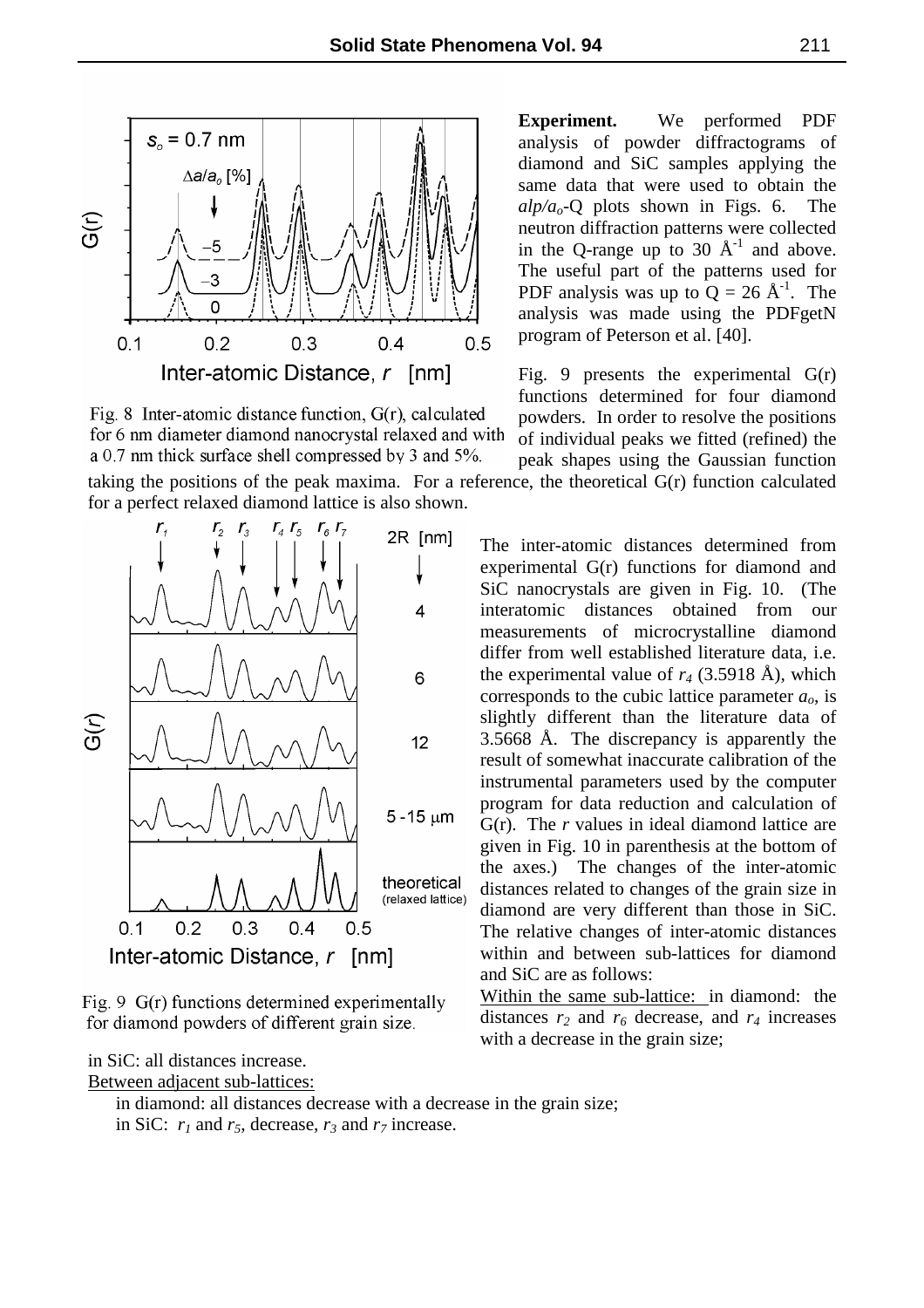

Fig. 10 Experimentally determined dependence of inter-atomic distances on the grain size. (a) and (b), inter-sublattice distances  $(r_1, r_3, r_5,$  and  $r_7$ ) for diamond and SiC, respectively; (c) and (d), intra-sublattice distances  $(r_2, r_4, \text{ and } r_6)$  for diamond and SiC, respectively.

The magnitude and direction of change of the inter-atomic distances are:

in diamond: six out of seven distances decrease, the largest change  $(0.3\%)$  is observed for  $r<sub>1</sub>$ and *r3*; one inter-atomic distance, *r4* increases (by 0.08%);

in SiC: two out of seven distances,  $r_1$  and  $r_5$ , decrease by 0.3 and 0.4%, respectively; five distances increase, the largest increase occurring for *r4* (0.4%).

### **Discussion**

In this work we used the model of a spherical crystallite with radial symmetry of the strain in the surface shell. This is a very rough approximation of strains that might be present in real crystals, thus interpretation of the diffraction data that refers to our model is approximate. A more complete evaluation of powder diffraction data of specific nanocrystalline materials would require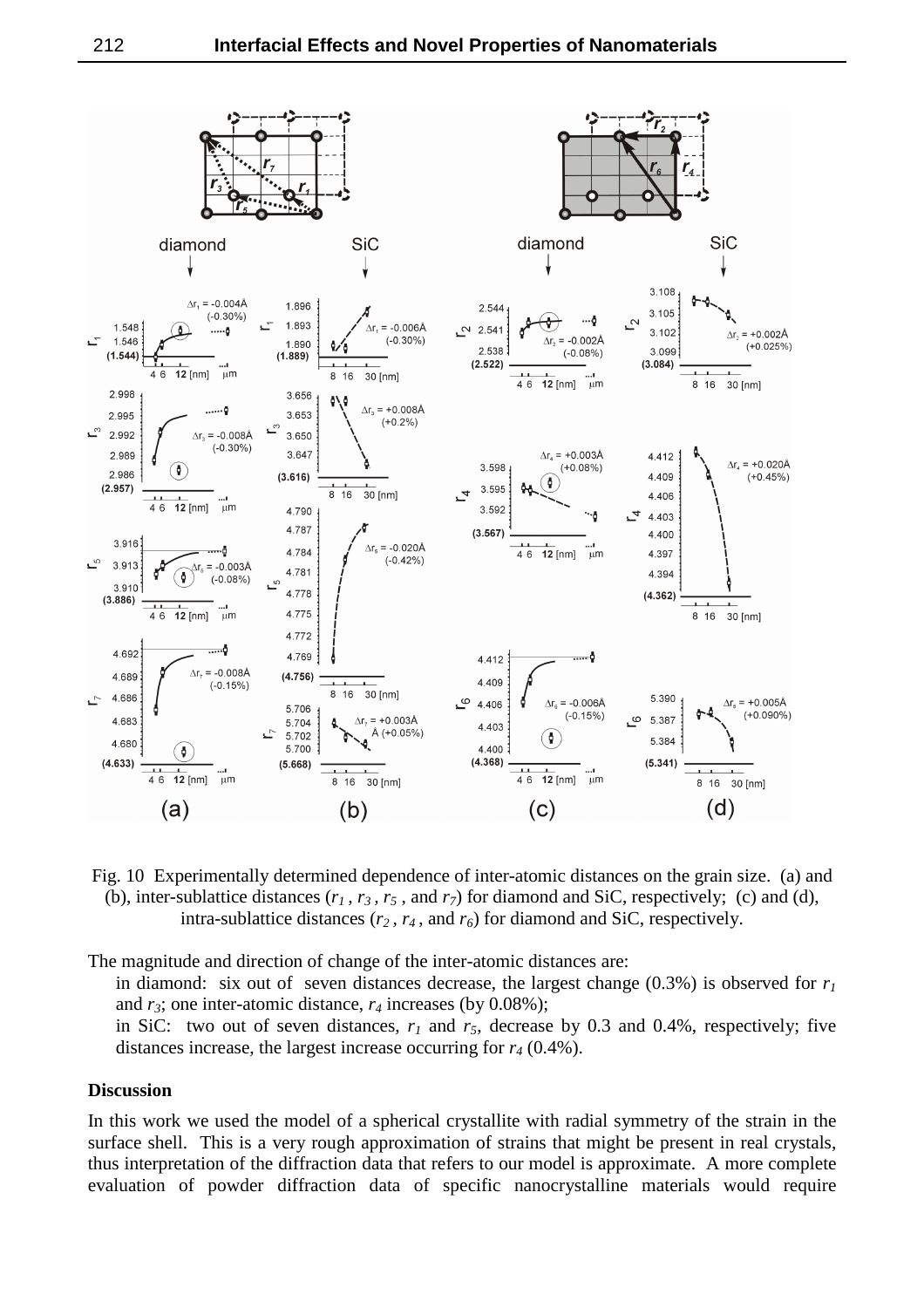investigation of models of atomic structure of nanocrystals accounting for specific physical properties. In an advanced physical model of real materials one should account for the shape and size distribution of individual nanocrystals and for anisotropic strain field in the planes terminating the real crystallites. But even a simple core-shell model examined in this work and used for interpretation of our powder diffraction experiments appears sufficient to show the presence of nonuniform structure in nanocrystals. The results of the analysis of the long-range order (analysis of Bragg-type scattering: *alp/a<sub>o</sub>*-Q plots) and of the short-range order (PDF analysis: individual interatomic distances) give a clear evidence of a presence of strains in nanocrystalline diamond and SiC powders.

The analysis of Bragg-type scattering leads to the following conclusions:

(i) the shape of the *alp/ao*-Q plots of diamond and SiC with apparent minima and maxima can be explained assuming a presence of strain at the surface of individual crystallites;

(ii) in diamond and SiC the surface shell is compressed relative to the grain core and the lattice parameter of the core is larger than that of a standard single crystal, both for diamond and SiC materials.

From the analysis of the atomic Pair Distribution Function the following can be concluded:

(i) the changes of individual *r*-distances are diversified, and different for diamond than for SiC powders. Some of the distances are shorter and some are longer than in the relaxed lattice, which indicates that the structure of the material is heterogeneous and that the changes of the bond lengths do not result from a hydrostatic-type compression or decompression (expansion).

(ii) the magnitude of the change of individual inter-atomic distances in diamond and SiC varies. It is reasonable to assume that the largest changes occur at the surface and that they determine the distribution of strains in the grains. The largest changes are in distances  $r<sub>1</sub>$  and  $r<sub>3</sub>$  in diamond,  $r_4$  and  $r_5$  in SiC. These distances probably change very significantly at the surface and they contribute most to the surface strains in these materials. This is an indication that real grains have anisotropic shape with well defined facets. Therefore the core-shell model of nanocrystals must be modified to include anisotropy of the surface and faceting.

### **Summary**

This work shows limitations of a conventional approach to the structural analysis, and demonstrates the application of a new method of evaluation of powder diffraction data of nano-size polycrystalline materials: the *alp* methodology. The applicability and usefulness of the method has been tested using our experimental powder diffraction data for several different diamond and SiC powder samples. We have demonstrated a qualitative agreement between the experimental results and those obtained by numerical modeling using our *alp* methodology. This agreement also shows that the lattice parameters, as-derived from a routine powder diffraction experiment, do not have a meaningful significance for nanocrystals.

The results of the analysis of powder diffraction data of diamond and SiC nanocrystals presented above are mostly indicative and we do not attempt at present to provide a quantitative description of the atomic structure of these materials. The main limitation of standard powder diffraction analysis is that it provides information on the structure averaged over the entire sample volume. This limitation is particularly important in the analysis of nanocrystals with sizes up to 10 - 20 nm, which can be regarded as constituting a two-phase, core-shell system: no method that permits separating diffraction effects arising from the two phases is available. However, we believe that a simultaneous analysis of Bragg-type scattering using the methodology of *alp* and examination of the short-range order by PDF analysis can lead to determination of the structure of the core-shell system of nanocrystals. We have already shown that the system is anisotropic, with compressed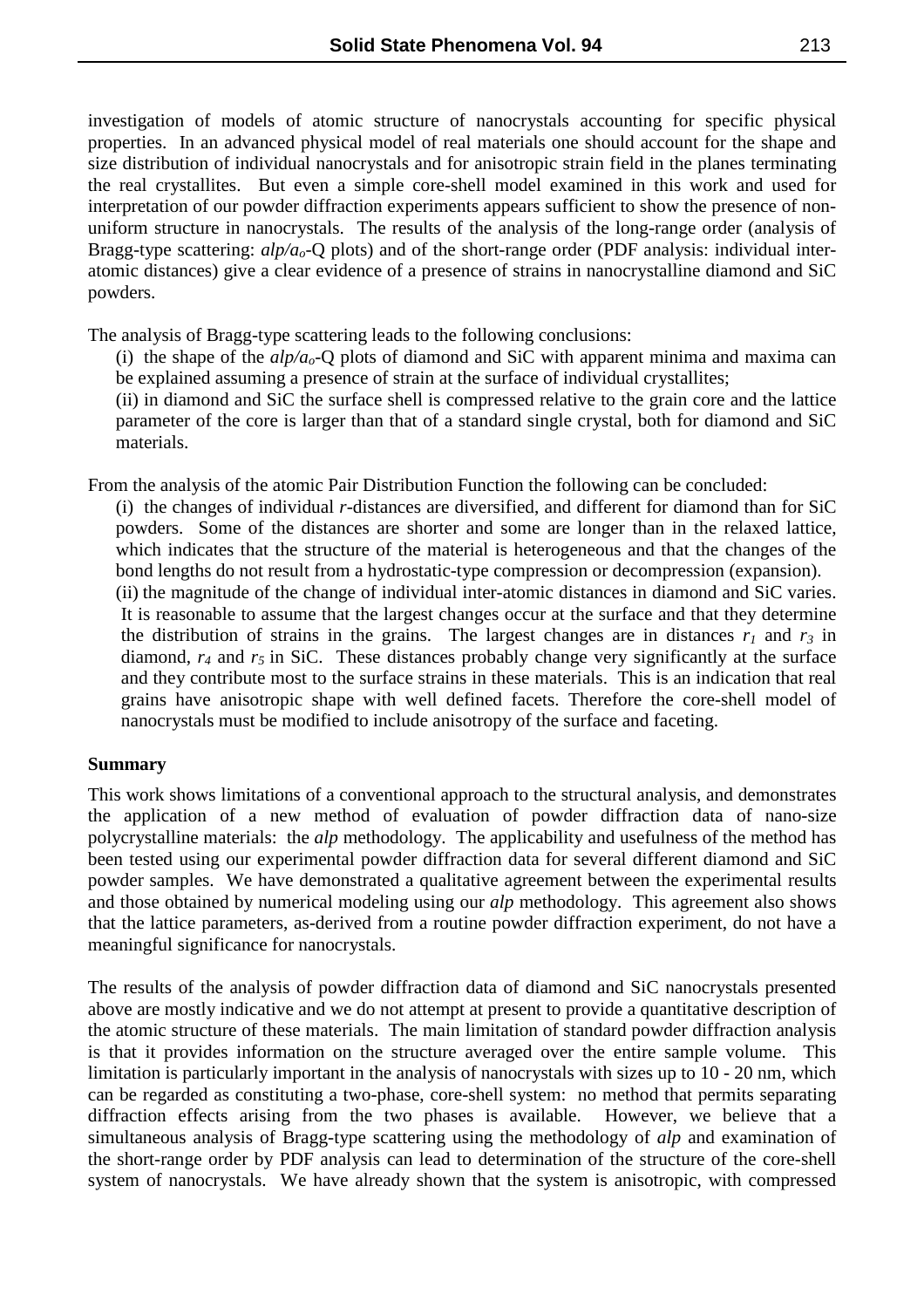and dilated regions existing within nanocrystalline grains. Such analysis requires a further development of the model of nanocrystals to account for, (i), the specific grain shape, and (ii), anisotropic elastic properties of the crystallites. Work on this subject is in progress.

## **Acknowledgements**

This work was supported by the Polish Committee for Scientific Research - grant PBZ/KBN-013/T08/30, the Polish-German Project POL-00/009 and in part by the EC Grant "Support for Centers of Excellence" No. ICA1-CT-2000-70005, DESY - HASYLAB Project II-99-053, ESRF Project HS-1463. Experimental assistance from the staff of the Swiss-Norwegian Beam Lines at ESRF is gratefully acknowledged. Support of the Office of Biological and Physical Research of NASA and of the US Department of Energy/LANSCE is greatly appreciated. Valuable comments by Dr. W. Lojkowski of UNIPRESS are greatly appreciated.

## **References**

- [1] R.S. Averback, Sintering and Deformation of Nano-grained Materials. Zeitschrift für Physik. **D26,** 84 (1993).
- [2] Ph. Buffat, J.P. Borel, Size effect on the melting temperature of gold particles. Physical Review **A13,** 2287 (1976).
- [3] A. Inoue, K. Hishimoto, Amorphous and Nanocrystalline Materials: Preparation, Properties and Applications. Springer 2001.
- [4] S.B. Qadri, J.Yang, J.B. Ratna, E.F. Skelton, J.Z. Hu, Pressure induced structural transition in nanometer size particles of PbS. Applied Physics Letters **69,** 2205 (1996).
- [5] M.R. Silvestri, J. Schroeder, The size dependence of the high-pressure phase stability of II-VI semiconductor nanocrystals. Journal of Physics: Condensed Matter **7,** 8519 (1995).
- [6] S.H. Tolbert, A.P. Alivisatos, Size dependence of the solid-solid phase transition in CdSe nanocrystals. Journal of Physics **26,** 56 (1993).
- [7] D. Wolf, K.L. Merkle, Correlation between the structure and energy of grain boundaries in metals. In: *Materials Interfaces: Atomic Level Structure and Properties* (Eds. D.Wolf and S.Yip, Chapman and Hall, London), 87 (1992).
- [8] J.T. Lue, A review of characterization and physical property studies of metallic nanoparticles. J. Phys. Chem. Solids **62,** 1599 (2001).
- [9] C.J. Choi, X.L. Dong, B.K. Kim, Characterization of Fe and Co nanoparticles synthesized by chemical vapor condensation. Scripta Mater. **44,** 2225 (2001).
- [10] J. Harada, K. Ohshima, X-ray diffraction study of fine gold particles prepared by gas evaporation technique. Surface Science **106,** 51 (1981).
- [11] C. Solliard, M. Flueli, Surface stresses and size effect on the lattice parameter in small particles of gold and platinum. Surface Science **156,** 487 (1985).
- [12] J. Woltersdorf, A.S. Nepijko, E. Pippel, Dependence of lattice parameters of small particles on the size of the nuclei. Surface Science **106,** 64 (1981).
- [13] P.A. Montano, G.K. Shenoy, E.E. Alp, W. Schulze, J. Urban, Structure of Copper Microclusters Isolated in Solid Argon. Physical Review Letters **56,** 2076 (1986).
- [14] S.H. Tolbert, A.P. Alivisatos, The wurtzite to rock salt structural transformation in CdSe nanocrystals under high pressure. Journal of Chemical Physics **102,** 4642 (1995).
- [15] Y.C. Lan, X.L. Chen, Y.P. Xu, Y.G. Cao, F. Huang, Synthesis and structure of nanocrystalline gallium nitride obtained from ammonothermal method using lithium metal as mineralizator. Mat. Res. Bulletin **35,** 2325 (2000).
- [16] F.W.C. Boswell, Precise Determination of Lattice Constants by Electron Diffraction and Variations in the Lattice Constants of Very Small Crystallites. Proceedings of the Physical Society (London) **A64,** 465 (1951).